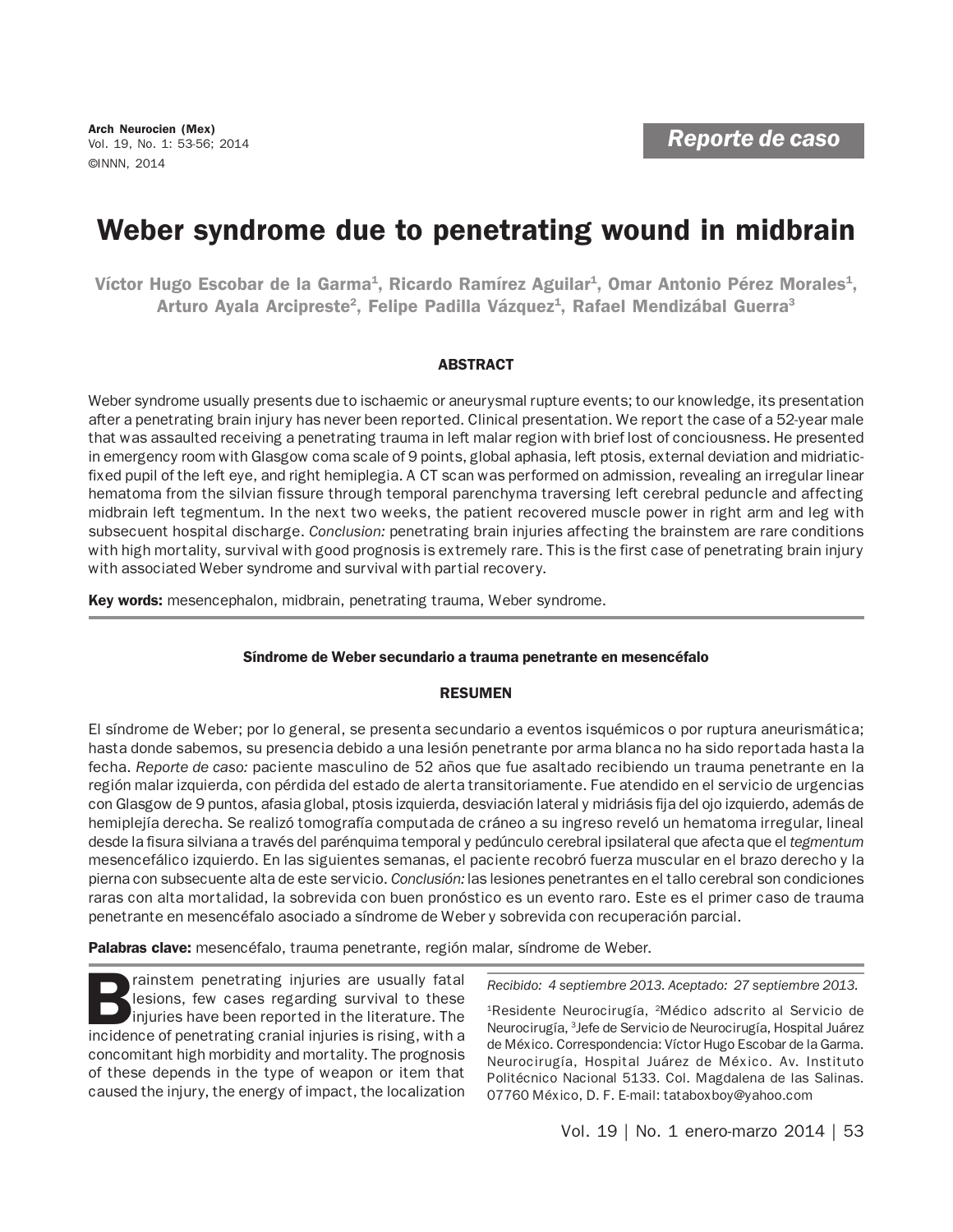and the intracranial trajectory. Wounds caused by knives have low velocity and small impact surface.

Medical literature describe alternate syndromes in which there is ipsilateral cranial nerve injury and contralateral long motor and/or sensitive tract lesion. Weber syndrome was described for the first time in 1838 by August Nikolaus Gendrin, but Joseph Grasset was the first who named it as we know it nowadays in honor to Sir Herman David Weber who published a case with ophtalmoplegia and contralateral hemiplegia in 18635. This syndrome includes lesion of the nucleus of the third cranial nerve and fibers of the piramidal tract that cross the mesencephalon and present ptosis, midriasis, ophtalmoplegia, hemiparesis or hemiplegia. It is principally associated to lesions with mass effect or vascular abnormalities due to injury of perforating paramedian branches of posterior cerebral artery.

The majority of these kind of lesions are fatal, the cases reported in medical literature are predominantly with neurologic devastating secuelae.

We report a rare case and the first in literature of a lesion traversing the left cerebral peduncle with a knife and and associated-Weber syndrome with survival and good prognosis.

#### *Case presentation*

A 52-year male with a history of 5-year hypertension treated with captopril was admitted in our hospital for being involved in an agressive physical assault receiving a penetrating trauma in the left malar region with a knife. He lost briefly consciousness and posteriorly he presented with somnolence. There was no report of remotion of any penetrating object from the patient at the site of the event or at the emergency room. At physical examination he presented with a linear left malar wound already sutured at time of presentation, multiple facial echimosses and supraciliar lacerations. His vital signs were stable. Neurologic examination revealed Glasgow coma scale of 9 (O2V3M4), somnolence with intermitent episodes of motor agitation, motor aphasia, left ptosis, external deviation of left eye with absence of ipsilateral ocular movement and left fixed midriatic pupil. The movement of right eye was intact with responsive pupil. We found right hemiplegia, crural and brachial hyperreflexia and present right Babinski sign with ipsilateral spaticity.

On admission, a simple-computed tomography scan was perfomed that revealed a small single linear left-temporal squamous bone fracture and a linear irregular hematoma extending from the silvian fissure through the brain parenchyma to the left perimesencephalic cisterns and the left cerebral peduncle. There was a tiny

54 | Vol. 19 | No. 1 enero-marzo 2014 |

hyperdense lesion in midbrain that involved the left cerebral peduncle and the mesencephalo-diencephalic junction (figure 1, 2).



Figure 1. Non-contrasted cranial CT scan showing left squamous bone temporal fracture and hyperdense linear lesion traversing left temporal lobe parenchyma.



Figure 2. Non-contrasted cranial CT scan showing hyperdense trajectory of penetrating weapon through temporal parenchyma to midbrain affecting left cerebral peduncle.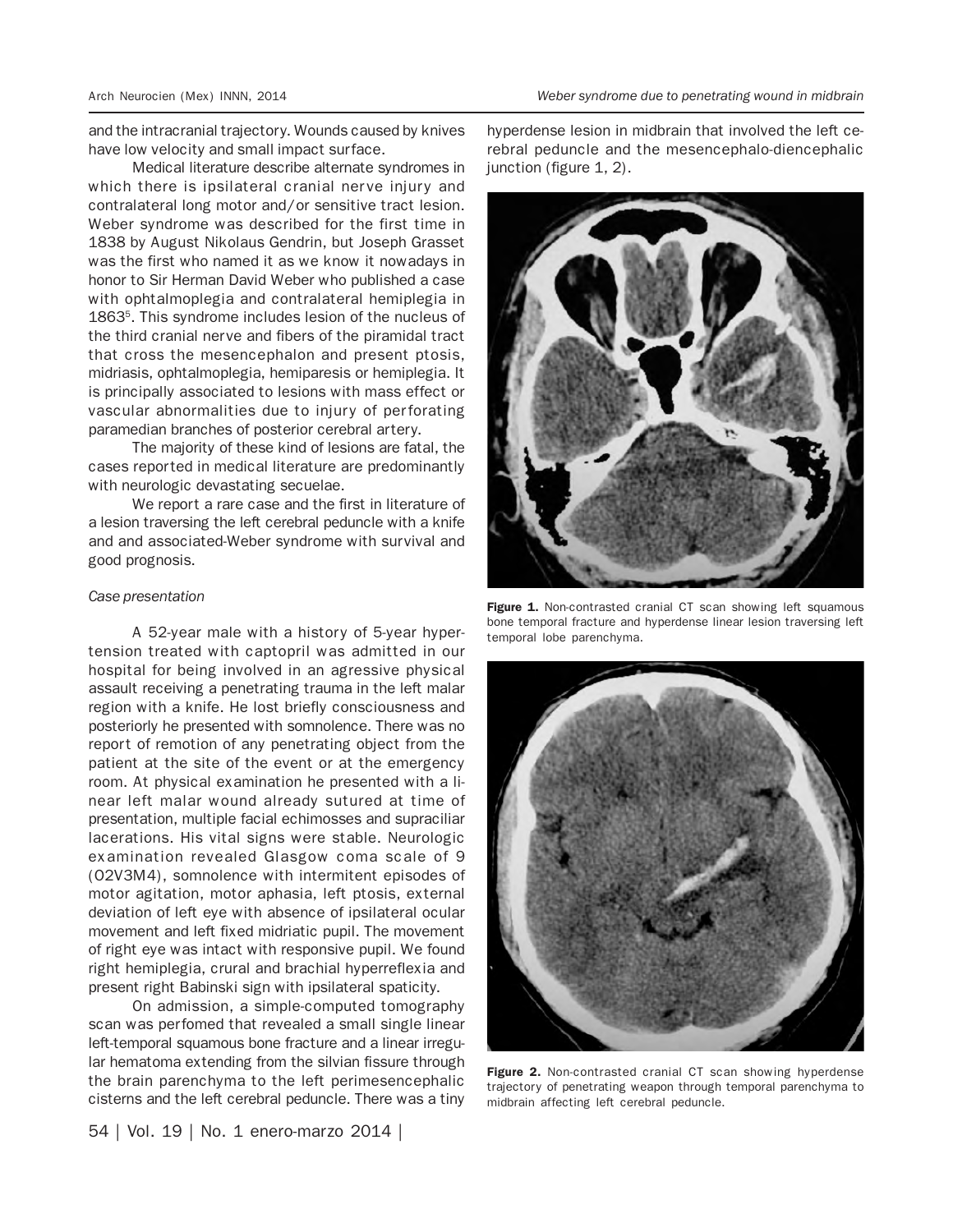#### *Víctor Hugo Escobar de la Garma, et al* Arch Neurocien (Mex) INNN, 2014

A neurosurgical intervention was not realized because the hematoma never caused mass efect over brainstem and the patient did not exhibit signs of intracranial hypertension. Over the next 5 days the patient showed improvement in his consciousness and the motor deficit. Gadolinium-contrasted Magnetic Resonance Imaging showed a linear well-defined hypointense trajectory in left temporal parenchyma in axial T1/T2 -weighted images respectively, and a well



Figure 3. MRI Fluid-Attenuated Inversion Recovery secuence showing well defined hypointense trajectory from malar region through temporal parenchyma into left cerebral peduncle with edema of the latter.



Figure 4. MRI angiographic reconstruction revealed no structural lesion in any cerebral vessel.

defined lesion in left cerebral peduncle and tegmentum sparing the mesencephalic tectum (figure 3). MR angiography revealed no structural damage to any vessel, the left middle and posterior cerebral arteries were intact (figure 4).

After two weeks of hospital admission, the patient was discharged with clinical improvement, with motor aphasia and right hemiparesis with muscle power 2/5. The signs of left third cranial nerve lesion observed persisted until now.

## **DISCUSSION**

Penetrating injuries to the brain are rare entities, their mortality reaches as far as 75% as described by some authors. The incidence of injuries inflicted by fireguns is higher than knives.

The three most common types of low velocity penetrating head injuries are industrial accidents, suicide attempts and results of criminal assault. The entrance sites of foreign bodies into cranium include the relatively vulnerable portion of the cranial bone as is the temporal squama and the orbital roof. Nathoo, *et al,* reported only four survivors among 17 patients with penetrating stab lesions in the brainstem; the three patients whose injuries had crossed the brainstem died.

There are described in some reports direct vascular injury in 30% of cases and several complications which cause mortality in early stage, as arteriovenous fistulae, vasospasm, haemorrhage and infection, wich depend in the site and how deep the injury was. In our patient the predominant complication was the neurologic deficit characterized by left third cranial nerve lesion and contralateral hemiplegia, due to direct lesion to midbrain affecting the left cerebral peduncle and hence the pyramidal tract and its tegmentum, where the third cranial nerve nuclei are localized.

There are several reports of neurologic déficits secondary to penetrating lesions like parkinsonism described by Rondot et al in 1994. Parinaud syndrome after a penetrating wound in midbrain was described in 2010 by Sumit *et al*. The most famous case is the penetraing wound suffered by Phineas Gage with prefrontal syndrome described in 1968 by Harlow.

Weber syndrome is described often secondary to primary haemorrhages in midbrain, aneurysmal rupture, and tumours or demielinating disease; unlike those reports, we describe the first case of weber syndrome secondary to penetrating injury in midbrain by a knife with clinical and radiological improvement.